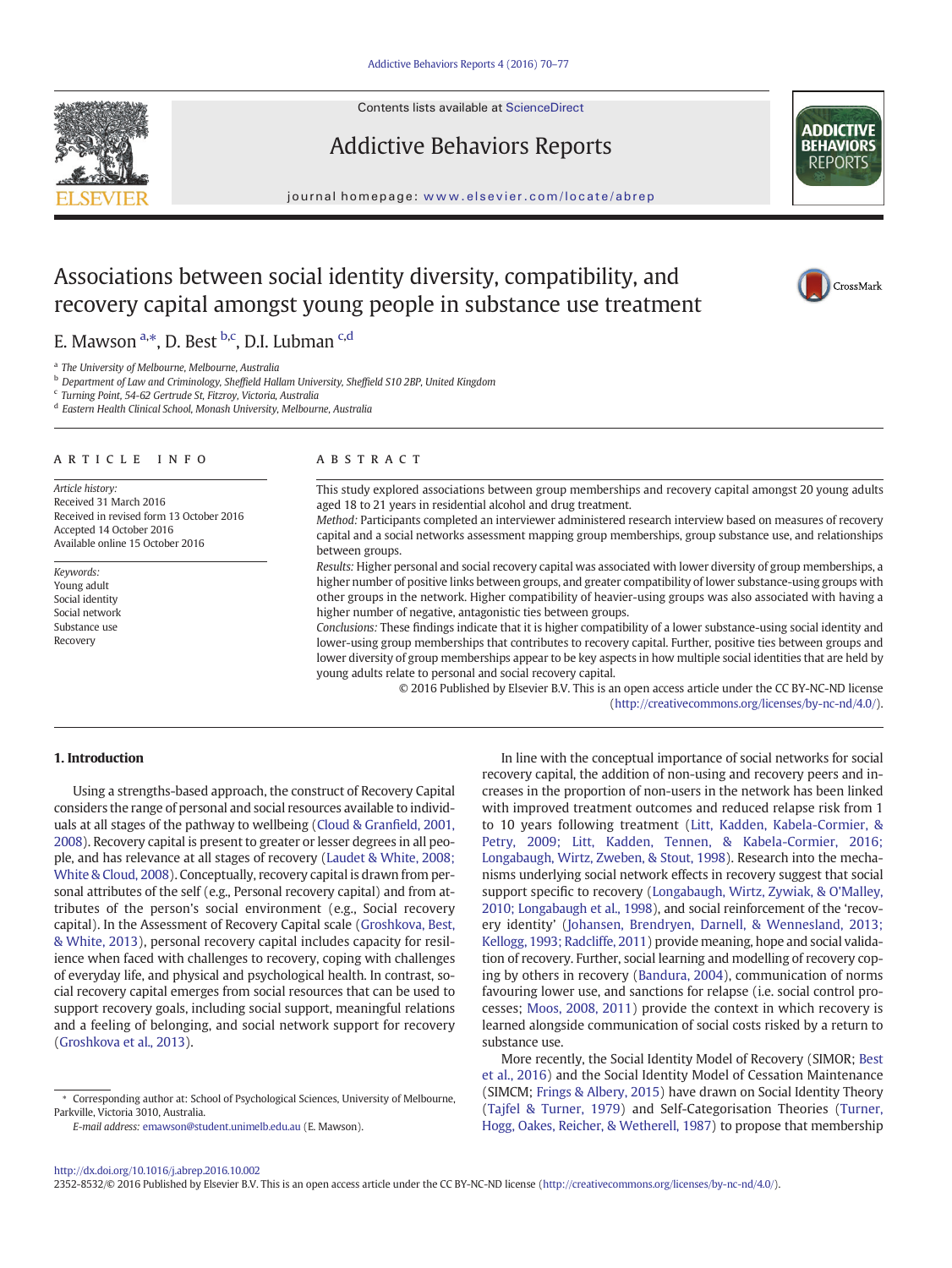of groups formed around recovery - and perception of the self as a member of these groups - is key to accessing the benefits of social support for recovery. Crucially, the perceived relevance of social support is influenced by whether that support is seen as originating from one's own group members [\(Jones & Jetten, 2011; Vik, Grizzle, & Brown, 1992\)](#page-6-0). Accordingly, both SIMOR and SIMCM propose that when a person in recovery is connected to a group that is defined by a shared experience of recovery - and when the person is highly identified with and defined by this group membership - then the support and resources provided by the recovery group will be more likely to guide responses to situations that may trigger relapse.

SIMOR builds on the earlier Social Identity Model of Identity Change (SIMIC), which proposes that life changes force change in identity that occurs alongside and through changes in social group memberships [\(Jetten & Pachana, 2012](#page-6-0)). Starting with the observation that most individuals hold multiple social identities ([Deaux, Reid, Mizrahi, & Ethier,](#page-6-0) [1995](#page-6-0)) SIMIC proposes group memberships provide identity resources, with more group memberships providing a richer sense of self that is less vulnerable to the loss of any one group membership resulting from significant life change and reorientation of social connections (C. [Haslam et al., 2008; Iyer & Jetten, 2011; Iyer, Jetten, Tsivrikos,](#page-6-0) [Postmes, & Haslam, 2009; Jetten & Pachana, 2012\)](#page-6-0). In SIMOR, the social identity model of identity change is adjusted to acknowledge that not all group memberships benefit health [\(Oyserman, Fryberg, & Yoder, 2007](#page-7-0)). Instead, growing identification with non-using groups – along with deidentification from substance-using groups – frames recovery as a socially-negotiated process of identity change linked to change in group memberships.

Whilst SIMOR emphasises the social context of recovery, SIMCM emphasises cognitive mediators of recovery maintenance. SIMCM suggests several implicit and explicit processes in the association between social groups, identity, and maintenance of recovery [\(Frings, Melichar, &](#page-6-0) [Albery, 2016\)](#page-6-0). Greater preference for recovery self-help group memberships over past using-group memberships has been linked to recovery self-efficacy ([Buckingham, Frings, & Albery, 2013\)](#page-6-0). Further, stronger implicit identification as a 'drinker' – indicative of greater accessibility of the drinker identity and faster processing of alcohol-related cues – has been linked to higher alcohol consumption ([Frings et al., 2016](#page-6-0)). Finally, greater importance attributed to group sanctions for relapse by people who are highly identified with their recovery group suggests that social identity is an important contributor to the effectiveness of social controls for protecting against relapse [\(Frings & Albery, in press; Moos,](#page-6-0) [2011](#page-6-0)).

#### 1.1. Integrating social network and social identity approaches to recovery

Both social network analyses and social identity approaches articulate ways in which social networks impact on substance use and recovery. In social identity approaches, social network effects are framed at a group level in line with the proposition that group memberships – rather than the aggregate effect of individual network members – guides group members [\(Turner et al., 1987](#page-7-0)). In contrast, social network analysis focuses on structural aspects of networks of individuals, including the extent to which individuals share connections to others, position and status within the network, and how the number and strength of positive or negative ties between network members contributes to the stability of the network over time ([Easley & Kleinberg, 2010\)](#page-6-0).

Despite the focus of both social network and social identity traditions on how people are informed by their social contexts, the two bodies of literature have remained relatively separated and there has been little work to integrate the two approaches. [Kobus \(2003\)](#page-6-0) emphasised the need to integrate social network and social identity approaches to further understanding of how social environments are associated with substance use and recovery at structural and psychological levels of analysis. Further, [Kobus \(2003\)](#page-6-0) called for the mapping of the social

networks to facilitate greater integration of social approaches to examining substance use, including integration of social network and social identity approaches.

Such an approach promises a novel framework for understanding how the structure of the network at the group level is associated with identity [\(Iyer, Jetten, & Tsivrikos, 2008\)](#page-6-0). A social identity framework further enriches this by providing a theoretical model for understanding how group-level features of the network inform the psychological context in which recovery and identity change is negotiated and linked to recovery capital.

#### 1.2. Multiple group memberships and ties between network members

Adults seek to maintain a sense of self-consistency with, and equilibrium between, groups when they belong to groups that hold diverging norms and values. [Turner-Zwinkels, Postmes, and van Zomeren](#page-7-0) [\(2015\)](#page-7-0), reported that people attempted to use a hierarchy when attempting to 'harmonise' value conflicts between groups that differed in how self-defining and important they were to identity. In the context of substance use, [Verkooijen, de Vries, and Nielsen \(2007\)](#page-7-0) reported that adolescents rated their substance use as in line with the substance use of their group memberships when all the groups they belonged engaged in that same level of substance use (i.e., all low or all high). However, when they belonged to groups who differed in their perceived substance use – for example where one group engaged in high use and another engaged in low use – adolescents rated their own substance use as between the groups, suggesting an attempt to find a balance between competing group norms. In each study, identity, values and behaviour were contextualised by multiple group memberships and efforts to decrease identity dissonance stemming from groups that were incompatible on one or more dimensions.

Finally, the quality of relationships between groups sets the social climate in which change is negotiated [\(Iyer et al., 2008\)](#page-6-0). Understanding the determinants of intergroup relations has been a central theme in social identity theory, with cognitive and affective information on groups and group relations factored into the content of social identities [\(Iyer et](#page-6-0) [al., 2008; Mackie, Smith, & Ray, 2008](#page-6-0)). How group memberships are understood and represented as an identity network, the diversity and compatibility of groups in the existing network, and the compatibility of new groups with the existing network each influence whether a social group change represents a break in self-concept that is detrimental to wellbeing [\(Iyer et al., 2008\)](#page-6-0). Further, it is unclear how the compatibility of groups that differ in substance use is associated with recovery capital despite the theoretical need to change social group memberships to support changes in health behaviour [\(Best et al., 2016; Oyserman et al.,](#page-6-0) [2007](#page-6-0)).

# 1.3. The current study

Social relationships are of high importance in young people [\(Arnett,](#page-6-0) [2005](#page-6-0)), and are linked to differences in young people's patterns of alcohol and drug use in social settings ([Duff, 2005; Verkooijen et al.,](#page-6-0) [2007\)](#page-6-0). In an alcohol and drug treatment setting, [Vik et al. \(1992\)](#page-7-0) found that the effectiveness of social support for supporting treatment was moderated by the perceived similarity of the social network to the self, implicating social identity processes in the recovery capital of young people.

The current paper presents further analyses of a previously reported pilot study examining group substance use, social identity and recovery capital amongst young adults in residential alcohol and drug treatment [\(Mawson, Best, Beckwith, Dingle, & Lubman, 2015\)](#page-6-0). The study identified that higher group substance use was associated with recovery capital, with higher identification and importance of lower-substance using groups associated with higher environmental quality of life and trending to an association with higher social recovery capital  $(p < 0.10)$ . In contrast, greater importance attached to heavier-using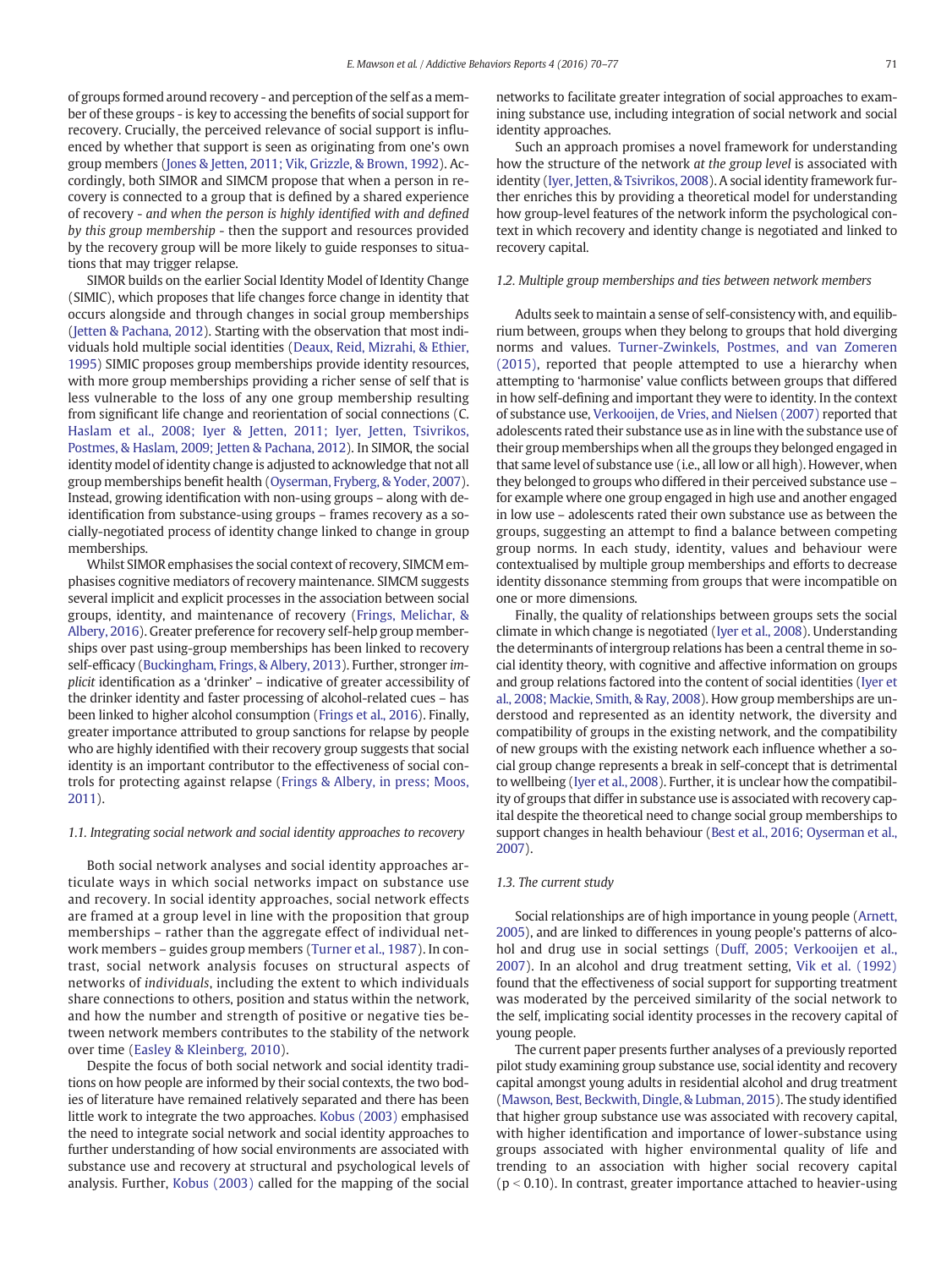groups was associated with a non-significant trend to lower recovery capital. Associations between identification and other aspects of the group network were not examined.

The aim of the current paper is to explore associations between social identity, recovery capital, and characteristics of the network of social identities not previously reported, including number and diversity of social identities, relationships between groups, and compatibility of groups who engage in different levels of substance use. It is hypothesised that recovery capital will be associated with (i) the compatibility of higher and lower using groups with other groups in the network, (ii) the density of ties between groups, and (iii) the quality of ties between groups.

# 2. Method

# 2.1. Participants

Participants were 15 males and 5 females (mean age  $= 19.8$ ,  $SD =$ 0.8), recruited from three youth residential detoxification facilities located in inner Melbourne ( $n = 10$ ), suburban Melbourne ( $n = 1$ ), regional Victoria ( $n = 4$ ), and one residential rehabilitation facility  $(n = 5)$  in outer Melbourne, Australia. Detailed information on participant recruitment and demographic information has been previously reported in [Mawson et al. \(2015\).](#page-6-0)

Amongst the fifteen participants in residential detoxification, twelve reported daily substance use in the past 28 days. Of these, eight reported daily use of a single substance including alcohol ( $n = 1$ ), cannabis ( $n = 1$ ) 5) and amphetamines ( $n = 2$ ). Of the four reporting polysubstance use, one reported daily use of two substances (alcohol and cannabis), two reported daily use of three substances (alcohol, amphetamine, and prescribed opioid use; cannabis; inhalant, and prescribed sedative use) and one reported daily use of four substances (alcohol, cannabis, amphetamines, and prescribed sedatives).

#### 2.2. Materials

2.2.1. World Health Organisation Alcohol, Smoking, and Substance Involvement Screening Test (ASSIST 3.0; [Humeniuk, Henry-Edwards, Ali, Poznyak,](#page-6-0) [& Monteiro, 2010\)](#page-6-0)

Question Two of the ASSIST 3.0 assesses past 28-day frequency of use on a five-point Likert scale ( $0 =$  Never,  $4 =$  Daily or almost daily) and has demonstrated concurrent validity to the Addiction Severity Index ( $r = 0.71 - 0.89$ ).

# 2.2.2. Assessment of Recovery Capital scale (ARC; [Groshkova et al., 2013](#page-6-0))

The ARC is a 50-item self-report measure of personal recovery capital and social recovery capital. Items are dichotomously scored  $(0 = no, 1 = yes)$  providing for a score range of 0–25 in each domain, with higher scores indicating higher capital. Internal consistency of the ARC total, personal, and social domain scales ranged from  $\Box$  $= 0.89 - 0.96$ .

# 2.2.3. Social Identity Map and Exeter Identity Transition Scales (ExITS; C. [Haslam et al., 2008\)](#page-6-0)

The social identity map and ExITS were used together to map participants' social group memberships and group substance use, and to record identification with and perceived compatibility of each group with other groups. The social identity map is a graphic representation of respondents' social networks based on the model outlined by Jetten and colleagues ([Cruwys et al., in press; Jetten, Haslam,](#page-6-0) [Iyer, & Haslam, 2010\)](#page-6-0) and adapted for representation of group substance use in the context of recovery ([Best et al., 2014; Mawson et](#page-6-0) [al., 2015\)](#page-6-0). The map yields quantitative data regarding (i) number of groups in the network; (ii) group importance (very, moderately, somewhat); and (iii) substance use of group members, Perceived substance use by group members follows conventions established

in Project MATCH for assessing social network alcohol consumption [\(Longabaugh et al., 1998](#page-6-0)) and included no-use, light-moderate, and problematic-heavy use. Group substance use ratings were derived from the category of use most frequently assigned to group members.

The ExIT scales assess the number, importance, congruence, and strength of identification with up to six groups. All items were rated on a 7-point likert-style scale ranging from 1 (disagree completely/not at all) to 7 (agree completely/very well). Identification was assessed with the statement "I identify with [group]". Group compatibility with other groups was assessed with the question "How well did this group fit with your other groups before the start of your recovery journey". Prior research has found these scales provide a valid measure of the range, identification and compatibility of group memberships [\(Beckwith, Best, Dingle, Perryman, & Lubman, 2015;](#page-6-0) C. [Haslam et al.,](#page-6-0) [2008; Iyer et al., 2009\)](#page-6-0).

#### 2.3. Procedure

Study approval was granted by the Monash University Human Research Ethics Committee and Eastern Health Human Research Ethics Committee. Recruitment was restricted to those aged 18 or more, and participation was voluntary. Informed consent preceded all interviews, emphasising that participation would not influence ongoing treatment. Interviews ranged from 50 to 70 min and participants were paid \$20 for their involvement. For further information see [Mawson et al. \(2015\)](#page-6-0).

#### 2.4. Study design and analyses

The study employed a correlational, cross-sectional design. Analyses were conducted in SPSS Statistics 23.0 and assessed at the conventional significance level of  $p < 0.05$ . Power analyses conducted in G\*Power suggested that the study was underpowered to detect all but large effects above  $r^2 = 0.30$ .

For inferential analysis, the number of ties between groups was used as an index of network density. Frequency counts were conducted for the number of positive as well as negative relationships between groups (i.e., where groups were reported to have experienced conflict or antagonism). Diversity of group memberships was calculated according to procedures provided by S. A. Haslam (personal communication, 2016), and involved dividing the total number of groups (x) by the number of links between groups (y) plus one  $(x/(y + 1))$  so that a higher ratio of groups to links indicated more diversity of group memberships. Substance use ratings were converted to an interval scale with higher scores indicating higher group substance use (no use  $= 1$ , casual use  $= 2$ , problematic use  $= 3$ ). For compatibility of higher-using groups, compatibility ratings were multiplied by group substance use (casual use  $= 1$ , problematic use  $= 2$ ), in line with conventions established in Project MATCH [\(Longabaugh et al., 1998](#page-6-0)). For compatibility of lower-using groups, compatibility ratings were multiplied by group substance use reverse-coded to give greater weight to lower substance use (no use  $=$  3, casual use  $=$  2, problematic use  $=$  1), with higher scores indicating greater compatibility of lower-using groups with other groups.

Zero-order correlations were conducted between number and diversity of group memberships, density of ties, frequency of positive and negative ties, group substance use, group identification and compatibility, and personal and social recovery capital. Due to the small sample size, missing values were not replaced and there were no corrections to outlying values. When significant,  $r^2$  effect sizes were computed to indicate the magnitude of the effect, with weak  $(<0.09)$ , medium  $(0.09-0.25)$  and large  $(>0.25)$  effects evaluated in line with the recommendations of [Gravetter and Wallnau \(2007\).](#page-6-0)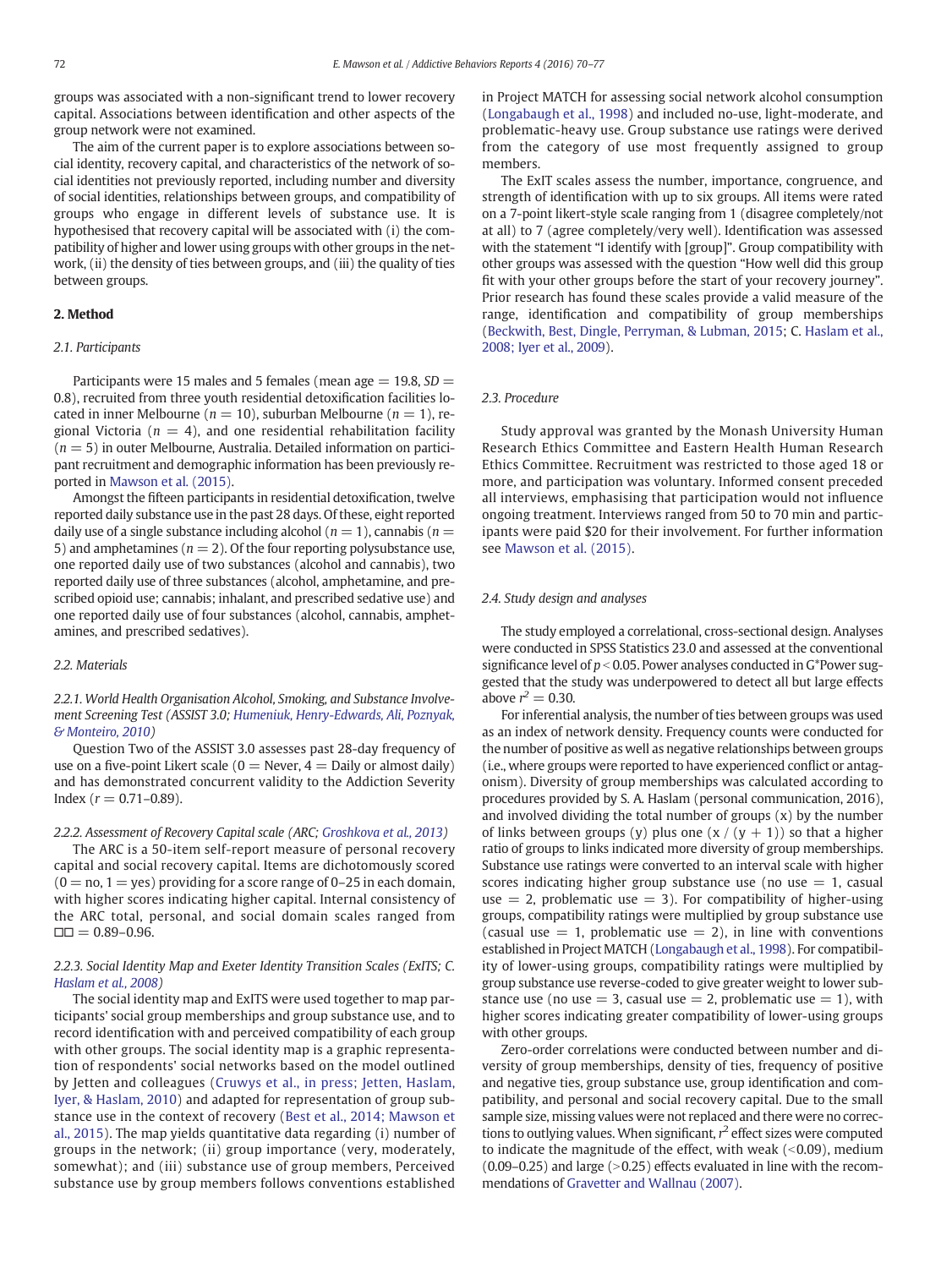

Fig. 1. Typical map of participants' group-level social networks.

# 3. Results

# 3.1. Group memberships and relationships between groups

Participants reported a mean of 4.50 ( $SD = 1.57$ ) group memberships, with 4.35 ( $SD = 3.39$ ) ties between the groups. On average,  $3.20$  (SD = 2.40) ties between groups were rated as positive, whereas 1.32 ( $SD = 1.77$ ) were rated as negative. Fig. 1 presents a social identity map characteristic of the types of maps produced by participants, and illustrates a prototypical range of groups, ties between groups, and substance use by groups in participants' networks. As can be seen in this map, family groups were typically rated as very important, with substance-using groups most often rated of little importance.<sup>1</sup> For ties between groups, participants reported the presence of negative, antagonistic ties more frequently between substance-using groups and other groups, suggesting some antagonism between these groups and discouragement of participants' memberships of substance-using groups and using identities. Finally, whilst not depicted due to their infrequency, some participants reported both positive and negative ties between groups.

[Table 1](#page-4-0) presents information on participants' group memberships. All but two participants reported the presence of immediate family in their social network, with seven also reporting one or more extended family groups. All participants reported at least one peer group membership. Identification with groups was high (i.e., above the scale midpoint) for all group memberships, and highest for family groups and recovery peer groups. Identification with general peer groups – those groups who were formed around activities other than substance use – was only slightly higher than identification with substance-using groups. Substance use was more than twice as high amongst substance-using friends compared to general friend groups, whilst the perceived compatibility of substance-using groups with other groups was lowest of all groups and less than half that of general friendship groups. General peer groups had the highest compatibility ratings of all group types, suggesting that general peer groups may be most likely to provide a link between social identities that have less in common. In contrast, substance-using groups - as the as least compatible of all groups with other groups - may be more likely to be kept separate from (or at a distance by) other groups.

## 3.2. Associations between group memberships and recovery capital

[Table 2](#page-4-0) presents associations between the number and diversity of group memberships, density of group ties and frequency of positive and negative ties, group substance use and identification, and group compatibility with other groups weighted by substance use. Group substance use and identification have been previously reported ([Mawson](#page-6-0) [et al., 2015\)](#page-6-0) and are focused on here only in relation to group ties and group compatibility with other groups.

Large  $r^2$  effect sizes were observed for the majority of associations. Personal and social recovery capital was associated with lower group diversity ( $r^2 = 0.29, 0.25$ ), lower group substance use ( $r^2 = 0.25, 0.22$ ), having a higher number of positive links between groups ( $r^2 = 0.37$ , 0.30), and greater compatibility of lower substance-using groups with other group memberships ( $r^2 = 0.36$ , 0.22). Higher identification with

<sup>&</sup>lt;sup>1</sup> For further information on group importance see [Mawson et al. \(2015\).](#page-6-0)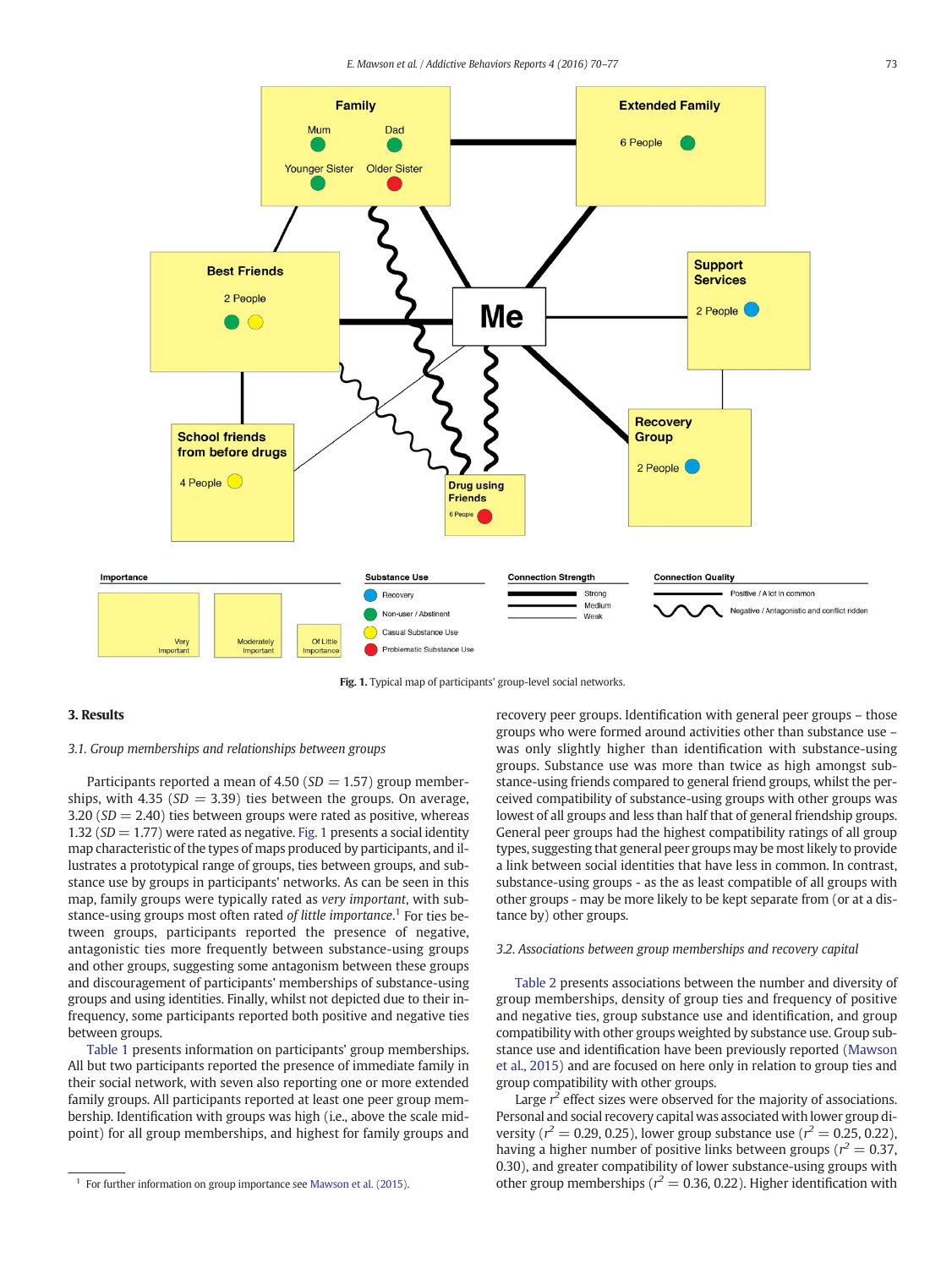# <span id="page-4-0"></span>Table 1

Group memberships, substance use, identification, and compatibility on the social identity map and exeter identity transition scales.

| Group type       | Social identity map |                                |                                  | ExITS <sup>1</sup>     |                             |  |  |
|------------------|---------------------|--------------------------------|----------------------------------|------------------------|-----------------------------|--|--|
|                  |                     | Frequency of group memberships | Group substance use <sup>2</sup> | Current identification | Pre-treatment compatibility |  |  |
|                  | Group N             | Mean $(SD)$                    | Mean $(SD)$                      | Mean $(SD)$            | Mean $(SD)$                 |  |  |
| Family           |                     |                                |                                  |                        |                             |  |  |
| Immediate        | 20                  | 1.00(0.46)                     | 0.67(1.08)                       | 5.19(2.02)             | 3.50(1.82)                  |  |  |
| Extended         | 9                   | 0.45(0.67)                     | 1.21(1.22)                       | 6.36(1.11)             | 2.86(1.86)                  |  |  |
| Peer             |                     |                                |                                  |                        |                             |  |  |
| General          | 30                  | 1.50(0.95)                     | 1.32(0.98)                       | 4.65(0.93)             | 5.23(2.80)                  |  |  |
| Substance using  | 9                   | 0.45(0.69)                     | 2.93(0.19)                       | 4.35(1.25)             | 2.50(1.22)                  |  |  |
| Partners         | 8                   | 0.40(0.68)                     | 1.75(0.61)                       | 4.25(1.78)             | 3.00(2.35)                  |  |  |
| Recovery         |                     | 0.15(0.37)                     | 1.00(0.00)                       | 6.67(0.58)             | $\qquad \qquad =$           |  |  |
| Support services | 6                   | 0.30(0.57)                     | 0.00(0.00)                       | 3.50(0.87)             | 3.90(2.61)                  |  |  |

Notes:  $N =$  mean number of group type.  $1 =$  ExITS scale identification, importance and congruence range 1–7. 2 = Substance use scale range 1–3.

lower using groups was associated with greater compatibility of lower using groups ( $r^2 = 0.33$ ). Similarly, higher identification with heavy using groups was associated with greater compatibility of heavy using groups with other groups ( $r^2 = 0.29$ ).

A number of significant associations were also observed between groups and aspects of the group network. Higher diversity of group memberships was associated with higher group substance use ( $r^2 =$ 0.34). Lower diversity of group memberships was associated with having a higher density of ties between groups, a higher frequency of positive ties between groups, and greater compatibility of lower substanceusing groups with other groups ( $r^2$  = 0.42, 0.46, 0.29). Having more ties between groups was associated with fewer group memberships and a higher number of positive ties between groups ( $r^2$  = 0.37, 0.48). Having a higher number of negative ties between groups was associated with greater compatibility of heavier using groups ( $r^2 = 0.42$ ).

in different levels of substance use. The first hypothesis, that recovery capital would be associated with the compatibility of higher and lower using groups with other groups was partially supported by the observed associations between higher compatibility of lower using groups and personal and social recovery capital, but not for the association between compatibility of higher substance-using groups and recovery capital. The second hypothesis, that recovery capital would be associated with the density of ties, and measured by the number of connections between groups, was not supported. The third hypothesis, that recovery capital would be associated with the quality of ties between groups was partially supported, with a higher number of positive ties between groups associated with both personal and social recovery capital.

# 4.1. Group compatibility

The aim of the current paper was to explore associations between social identity, recovery capital, and characteristics of the network of social identities including number and diversity of social identities, relationships between groups, and compatibility of groups who engaged Associations between the compatibility of group memberships, social identities and recovery capital have not previously been reported, and suggest that the compatibility of a lower substance-using social identity with other social identities is important for supporting both personal and social recovery capital. Earlier findings suggested that lower using groups and the identity derived from these groups were given greater importance than heavy using groups and the using

#### Table 2

4. Discussion

Associations between group memberships, compatibility, relationships, substance use, and recovery capital.

| Recovery capital                                                                                             |                                        | 2                                               | 3                             | $\overline{4}$                                | 5                              | 6                                             | 7                | 8                 | 9                         | 10              | 11      |
|--------------------------------------------------------------------------------------------------------------|----------------------------------------|-------------------------------------------------|-------------------------------|-----------------------------------------------|--------------------------------|-----------------------------------------------|------------------|-------------------|---------------------------|-----------------|---------|
| Recovery capital<br>1. Personal<br>2. Social                                                                 | $\overline{\phantom{a}}$<br>$0.87***$  | -                                               |                               |                                               |                                |                                               |                  |                   |                           |                 |         |
| Group memberships<br>3. Number<br>4. Diversity<br>5. Substance use <sup>a</sup>                              | $-0.01$<br>$-0.54*$<br>$-0.50*$        | 0.05<br>$-0.50*$<br>$-0.47*$                    | $0.39^{\dagger}$<br>0.12      | $0.58***$                                     | $\qquad \qquad -$              |                                               |                  |                   |                           |                 |         |
| Group relationships<br>6. Connections<br>7. Positive ties<br>8. Negative ties                                | 0.39 <sup>†</sup><br>$0.61***$<br>0.31 | $0.41^{\dagger}$<br>$0.55*$<br>$0.37^{\dagger}$ | $-0.61***$<br>$-0.17$<br>0.15 | $-0.65***$<br>$-0.68***$<br>$-0.43^{\dagger}$ | $-0.34$<br>$-0.49*$<br>$-0.08$ | $\overline{\phantom{0}}$<br>$0.69***$<br>0.38 | $0.38^{\dagger}$ | $\overline{a}$    |                           |                 |         |
| Non-using groups<br>9. Identification <sup>a</sup><br>10. Compatibility $\times$ lower use <sup>†††</sup>    | 0.37<br>$0.60***$                      | 0.44<br>$0.47*$                                 | 0.05<br>$-0.14$               | $-0.38$ <sup>t</sup><br>$-0.54*$              | $-0.81***$<br>$-0.67**$        | 0.23<br>0.31                                  | 0.20<br>0.30     | 0.25<br>0.32      | $\overline{a}$<br>$0.57*$ |                 |         |
| Heavy-using groups<br>11. Identification <sup>§</sup><br>12. Compatibility $\times$ higher use <sup>††</sup> | $-0.32$<br>0.23                        | $-0.29$<br>0.17                                 | $-0.08$<br>0.09               | 0.39<br>$-0.29$                               | $0.66***$<br>$0.55*$           | $-0.02$<br>0.17                               | $-0.36$<br>0.02  | 0.00<br>$0.65***$ | $-0.41$<br>$-0.32$        | $-0.33$<br>0.24 | $0.54*$ |

 $\frac{a}{a}$  Group substance use and group identification previously reported in [Mawson et al. \(2015\)](#page-6-0).

\*  $p < 0.05$ .

 $p < 0.01$ ,

\*\*\*  $\dot{p}$  < 0.001.

 $p < 0.10$ .  $\pi$  n = 18.

 $#$  n = 19.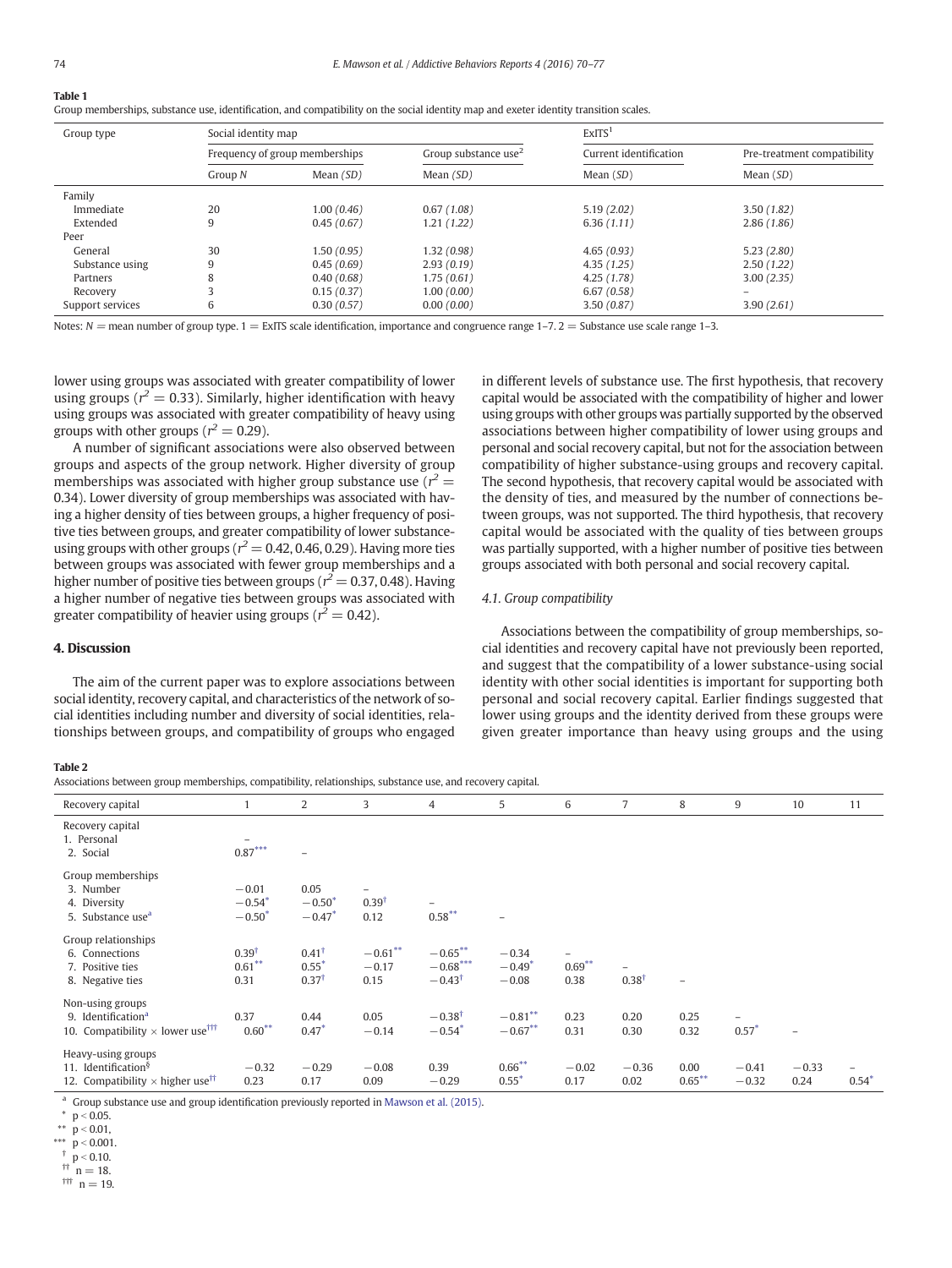identity ([Mawson et al., 2015\)](#page-6-0). The additional association of the compatibility of lower substance-using groups and identity with recovery capital suggests that it is the importance and fit of lower using groups – rather than of higher using groups – that contributes to young adults' nascent recovery social identity when in treatment. Further, this emphasis on lower-using group memberships is in line with research emphasising the addition of non-using peers and groups (rather than simply the attrition of using peers and groups) that contributes to the maintenance of treatment gains ([Hawkins & Fraser, 1987; Litt](#page-6-0) [et al., 2009; Mohr, Averna, Kenny, & Del Boca, 2001\)](#page-6-0) and ongoing development of a socially-embedded recovery identity outside of the treatment setting ([Dingle, Cruwys, & Frings, 2015; Kellogg, 1993; Radcliffe,](#page-6-0) [2011](#page-6-0)). Indeed, increased proportion of the network who are abstinent or engage in low levels of substance use and increased importance of such groups are important aspects of social network change and identity construction in recovery [\(Best et al., 2016; Kellogg, 1993\)](#page-6-0). It may be that greater compatibility of lower using groups and an increase in the proportion of lower using groups in the social network are mutually supportive processes in the development of recovery networks and the recovery identity.

A second pattern of associations centred on young adults who belonged to higher-using networks, and indicated that higher group substance use was linked to poorer compatibility of lower-using identities, fewer group memberships, and less diversity of social group memberships that could be called on outside of the substance-using group and using identity. This suggests a subgroup of young adults who belong to smaller networks, who have less diversity of identity resources, see lower-using groups as incompatible with existing group memberships and their existing identity, and have fewer resources available to support recovery. Here, assertive linkage to increase positive contact with non-using and recovery groups and aftercare support following treatment may be important next steps for maintaining continuity of support with services and increased access to social resources that support lower use and ongoing accrual of recovery capital ([Best & Savic, 2014;](#page-6-0) [Best et al., 2012; White & Kelly, 2011\)](#page-6-0).

# 4.2. Relationships between groups and social identities

Young adults' intergroup relationships were predominantly positive, with a higher frequency of positive ties between groups. The association between positive ties between groups and personal and social recovery capital suggests that identity networks that are characterised by more positivity in intergroup relationships are supportive of recovery capital. This is consistent with the finding that group compatibility, and the compatibility of lower using groups in particular, was associated with recovery capital ([Mawson et al., 2015\)](#page-6-0). Together, they suggest evidence for the proposition that the social context in which social identities are embedded and in which attempts at change are undertaken has implications for recovery capital. Higher frequency of positive intergroup ties was also linked to lower group substance use, lower diversity of group memberships, and greater density of ties between groups. This suggests that in group-networks where lower use is normative, lower diversity and greater connectedness of groups may support the consistency of social messages endorsing lower substance use. Group networks characterised by positive intergroup ties may also support recovery capital through greater capacity to share information about young adults' recovery and coping with challenges in multiple social contexts. Finally, the lack of association between positive ties and compatibility of groups suggests that positivity of ties and compatibility of groups have independent links with recovery capital.

A higher frequency of negative, antagonistic ties between groups was associated with higher compatibility of heavier using groups. This association suggests that young adults embedded in heavy using group networks are more likely to perceive other heavy using groups as identity-compatible, but also that these networks and identities are characterised by higher levels of antagonism. Heavy using groups appear to be a focal point for conflict between groups, poorer compatibility of a lower-using identity, and lower recovery capital. This is important in the context of alcohol and drug treatment, where a greater dissonance between high and low-using social identities may provide motivation toward recovery, a possibility that is cautiously suggested by the trend to an association between negative group ties and higher social recovery capital.

#### 4.3. Diversity of group memberships

Lower diversity of group memberships was linked with higher group substance use and lower personal and social recovery capital. This finding is consistent with social identity uncertainty theories in adolescent psychosocial development ([Hogg, Siegel, & Hohman, 2011](#page-6-0)), suggesting that a greater diversity of social identities may be linked to lower identity commitment, higher identity uncertainty, and attraction to groups who engage in riskier behaviours ([Dumas, Ellis, & Wolfe,](#page-6-0) [2012; Hogg et al., 2011](#page-6-0)). Further, higher diversity of group memberships and higher group substance use was associated with fewer connections between groups, suggesting that the group network may have less capacity to monitor recovery and co-ordinate in the provision of recovery-congruent support ([Moos, 2011\)](#page-7-0).

#### 4.4. Limitations and future research

The chief limitation of this study relates to its small sample size and limited power, resulting in an inability to provide a more nuanced understanding of how multiple group memberships are uniquely associated with recovery capital. Further analyses of associations between group network characteristics, social identity processes and recovery are key areas for future research. One set of questions focuses on social identity complexity ([Roccas & Brewer, 2002\)](#page-7-0) and how subjective representations of multiple group memberships, overlap of social identities, and identity compatibility are associated with identity change in recovery. A second set of questions focus on intergroup emotions and relationships [\(Mackie et al., 2008; Smith, 1993\)](#page-6-0), and how positive intergroup ties and other affect-laden group evaluations are associated with social identity and recovery capital. Finally, future research in a larger sample should investigate whether the trends toward an association between negative group ties and social recovery capital is replicated and achieves significance. If so, such an association suggests that the development of negative ties between key group memberships may represent a social crisis that precipitates treatment entry as a way of reducing dissonance and increasing distance from a negatively evaluated using identity [\(Kreiner & Ashforth, 2004; Tajfel & Turner, 1979;](#page-6-0) [Weisz, 1996\)](#page-6-0).

#### 4.5. Conclusion

Structural characteristics of young adults' network of group memberships and social identities demonstrated a number of associations with recovery capital in early treatment. Having a higher number of positive ties between groups was associated with higher personal and social recovery capital. Further, the compatibility of lower substanceusing groups with other groups – and of the lower using identity with other identities – was linked to higher recovery capital, suggesting that networks in which lower use is normative may provide social and psychological resources supportive of recovery in early treatment. Finally, higher diversity of group memberships was associated with lower recovery capital and greater substance use by groups. Future research is required into mechanisms through which positive intergroup relationships and social identity compatibility support recovery capital and identity change that is central to the transition to recovery.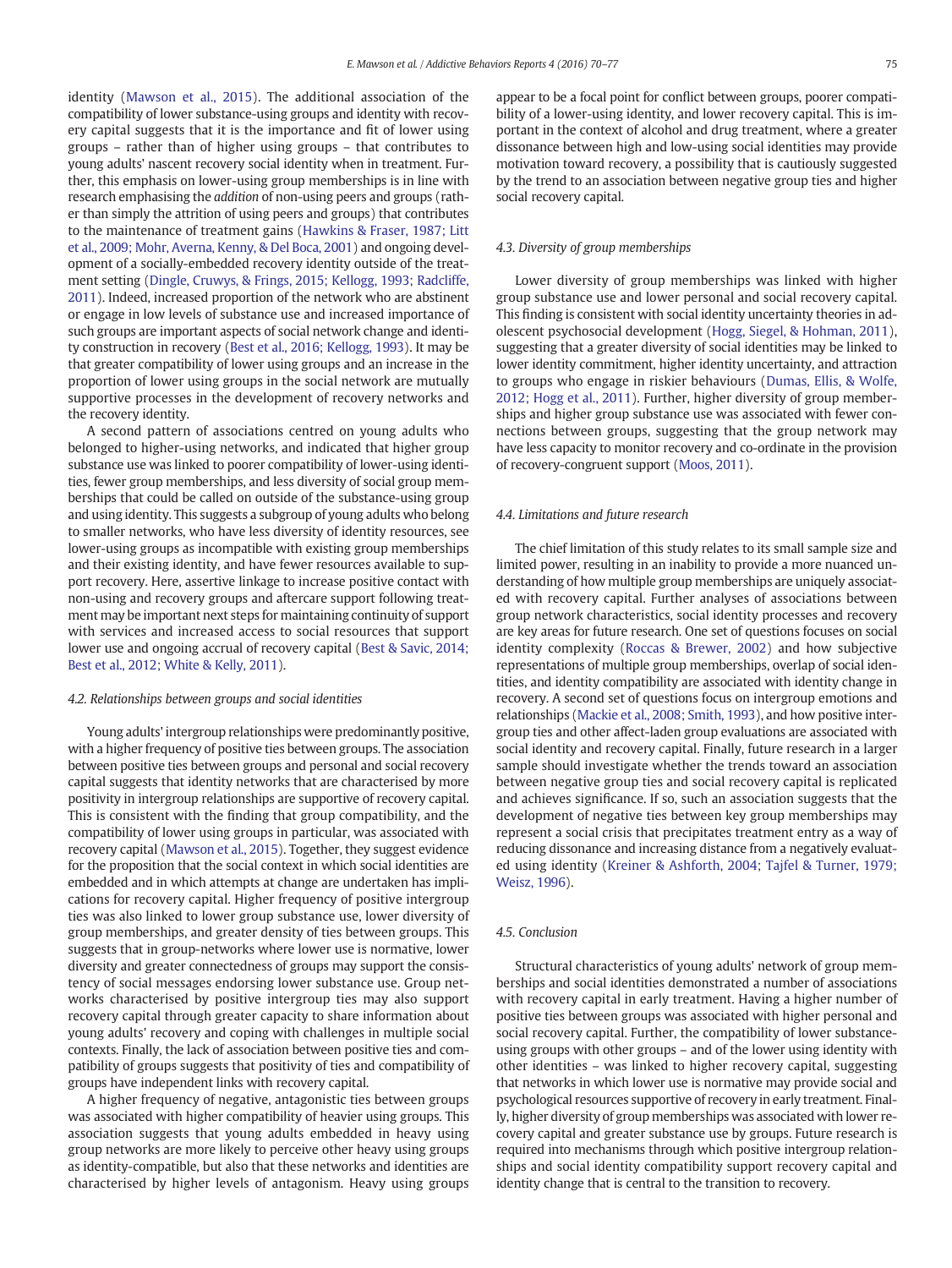# <span id="page-6-0"></span>Role of funding sources

Turning Point and Monash University provided joint funding of participant reimbursement and were associated in the study design and data collection via D. Best and D. Lubman. Analysis or interpretation of the data, preparation of the manuscript, and the decision to submit for publication were independent of institutional funding.

## Contributors

EM carried out data collection, statistical analysis, and drafted the manuscript. DB conceived of the study, participated in its design and coordination, and helped to draft the manuscript. DL contributed to the development of the manuscript. All authors read and approved the final manuscript.

#### Conflict of interest

The authors declare that they have no competing interests.

#### Acknowledgements

The authors would like to thank Turning Point and Monash University for joint funding of participant reimbursement.

#### References

- Arnett, J. J. (2005). The developmental context of substance use in emerging adulthood. Journal of Drug Issues, 35(2), 235–254. http://dx.doi.org[/10.1177/002204260503500202](http://dx.doi.org/10.1177/002204260503500202). Bandura, A. (2004). Health promotion by social cognitive means. Health Education &
- Behavior, 31(2), 143–164. http://dx.doi.org[/10.1177/1090198104263660.](http://dx.doi.org/10.1177/1090198104263660) Beckwith, M., Best, D., Dingle, G., Perryman, C., & Lubman, D. (2015). Predictors of flexibil-
- ity in social identity among people entering a therapeutic community for substance abuse. Alcohol Treatment Quarterly, 33(1), 93–104. http://dx.doi.org/[10.1080/](http://dx.doi.org/10.1080/07347324.2015.982465) [07347324.2015.982465](http://dx.doi.org/10.1080/07347324.2015.982465).
- Best, D., & Savic, M. (2014). [Substance abuse and offending: Pathways to recovery. In R.](http://refhub.elsevier.com/S2352-8532(16)30045-1/rf0020) Sheehan, & J. Ogloff (Eds.), [Working within the forensic paradigm: Cross-disciplinary ap](http://refhub.elsevier.com/S2352-8532(16)30045-1/rf0020)[proaches for policy and practice](http://refhub.elsevier.com/S2352-8532(16)30045-1/rf0020) (pp. 259–271). UK: Routledge.
- Best, D., Honor, S., Karpusheff, J., Loudon, L., Hall, R., Groshkova, T., & White, W. (2012). Well-being and recovery functioning among substance users engaged in posttreatment recovery support groups. Alcoholism Treatment Quarterly, 30(4), 397–406. http://dx.doi.org[/10.1080/07347324.2012.718956](http://dx.doi.org/10.1080/07347324.2012.718956).
- Best, D., Lubman, D., Savic, M., Wilson, A., Dingle, G., Haslam, S. A., ... Jetten, J. (2014). Social and transitional identity: Exploring social networks and their significance in a therapeutic community setting. Therapeutic Communities, 35(1), 10–20. http://dx. doi.org/[10.1108/TC-04-2013-0007.](http://dx.doi.org/10.1108/TC-04-2013-0007)
- Best, D., Beckwith, M., Haslam, C., Haslam, S. A., Jetten, J., Mawson, E., & Lubman, D. I. (2016). Overcoming alcohol and other drug addiction as a process of social identity transition: The Social Identity Model of Recovery (SIMOR). Addiction Research & Theory, 24(2), 111–123. http://dx.doi.org/[10.3109/16066359.2015.1075980.](http://dx.doi.org/10.3109/16066359.2015.1075980)
- Buckingham, S. A., Frings, D., & Albery, I. P. (2013). Group membership and social identity in addiction recovery. Psychology of Addictive Behaviors, 27, 1132–1140. http://dx.doi. org[/10.1037/a0032480](http://dx.doi.org/10.1037/a0032480).
- Cloud, W., & Granfield, R. (2001). Natural recovery from substance dependency: Lessons for treatment providers. Journal of Social Work Practice in the Addictions, 1(1), 83–104. http://dx.doi.org[/10.1300/J160v01n01\\_07](http://dx.doi.org/10.1300/J160v01n01_07).
- Cloud, W., & Granfield, R. (2008). Conceptualizing recovery capital: Expansion of a theoretical construct. Substance Use & Misuse, 43(12–13), 1971–1986. http://dx.doi.org/ [10.1080/10826080802289762](http://dx.doi.org/10.1080/10826080802289762).
- Cruwys, T., Steffens, N. K., Haslam, S. A., Haslam, C., Jetten, J., Dingle, G. A. Social Identity Mapping (SIM): A procedure for visual representation and assessment of subjective group memberships. British Journal of Social Psychology (Early online), 1–30. [http://](http://dx.doi.org/) [dx.doi.org/10.1111/bjso.12155.](http://dx.doi.org/)
- Deaux, K., Reid, A., Mizrahi, K., & Ethier, K. A. (1995). Parameters of social identity. Journal of Personality and Social Psychology, 68(2), 280–291. http://dx.doi.org[/10.1037/0022-](http://dx.doi.org/10.1037/0022-3514.68.2.280) [3514.68.2.280](http://dx.doi.org/10.1037/0022-3514.68.2.280).
- Dingle, G. A., Cruwys, T., & Frings, D. (2015). Social identities as pathways into and out of addiction. Frontiers in Psychology, 6. http://dx.doi.org[/10.3389/fpsyg.2015.01795.](http://dx.doi.org/10.3389/fpsyg.2015.01795)
- Duff, C. (2005). Party drugs and party people: Examining the 'normalization' of recreational drug use in Melbourne, Australia. International Journal of Drug Policy, 16(3), 161–170. http://dx.doi.org/[10.1016/j.drugpo.2005.02.001](http://dx.doi.org/10.1016/j.drugpo.2005.02.001).
- Dumas, T. M., Ellis, W. E., & Wolfe, D. A. (2012). Identity development as a buffer of adolescent risk behaviors in the context of peer group pressure and control. Journal of Adolescence, 35(4), 917–927. http://dx.doi.org/[10.1016/j.adolescence.2011.12.012.](http://dx.doi.org/10.1016/j.adolescence.2011.12.012)
- Easley, D., & Kleinberg, J. (2010). [Positive and negative relationships. Networks, crowds, and](http://refhub.elsevier.com/S2352-8532(16)30045-1/rf0075) [markets: Reasoning about a highly connected world.](http://refhub.elsevier.com/S2352-8532(16)30045-1/rf0075) United Kingdom: Cambridge Uni[versity Press.](http://refhub.elsevier.com/S2352-8532(16)30045-1/rf0075)
- Frings, D., & Albery, I. P. (2015). The social identity model of cessation maintenance: Formulation and initial evidence. Addictive Behaviors, 44, 35–42. http://dx.doi.org/[10.](http://dx.doi.org/10.1016/j.addbeh.2014.10.023) [1016/j.addbeh.2014.10.023](http://dx.doi.org/10.1016/j.addbeh.2014.10.023).
- Frings, D., & Albery, I. P. Developing the social identity model of cessation maintenance; theory, evidence and implications. In S. A. Buckingham & D. Best (Eds.), Addiction, behavioral change and social identity: The path to resilience and recovery. Oxford, UK: Routledge (in press).
- Frings, D., Melichar, L., & Albery, I. P. (2016). Implicit and explicit drinker identities interactively predict in-the-moment alcohol placebo consumption. Addictive Behaviors Reports, 3, 86–91. http://dx.doi.org/[10.1016/j.abrep.2016.04.002](http://dx.doi.org/10.1016/j.abrep.2016.04.002).
- Gravetter, F. J., & Wallnau, L. B. (2007). [Statistics for the behavioural sciences](http://refhub.elsevier.com/S2352-8532(16)30045-1/rf0090) (7th ed ). [USA: Thomson Wadsworth.](http://refhub.elsevier.com/S2352-8532(16)30045-1/rf0090)
- Groshkova, T., Best, D., & White, W. (2013). The assessment of recovery capital: Properties and psychometrics of a measure of addiction recovery strengths. Drug and Alcohol Review, 32(2), 187–194. http://dx.doi.org[/10.1111/j.1465-3362.2012.00489.x.](http://dx.doi.org/10.1111/j.1465-3362.2012.00489.x)
- Haslam, C., Holme, A., Haslam, S. A., Iyer, A., Jetten, J., & Williams, W. (2008). Maintaining group memberships: Social identity continuity predicts well-being after stroke. Neuropsychological Rehabilitation, 18(5–6), 671–691. http://dx.doi.org/[10.1080/](http://dx.doi.org/10.1080/09602010701643449) [09602010701643449](http://dx.doi.org/10.1080/09602010701643449).
- Hawkins, J., & Fraser, M. W. (1987). The social networks of drug abusers before and after treatment. Substance Use & Misuse, 22(4), 343–355. http://dx.doi.org/[10.3109/](http://dx.doi.org/10.3109/10826088709027434) [10826088709027434](http://dx.doi.org/10.3109/10826088709027434).
- Hogg, M. A., Siegel, J. T., & Hohman, Z. P. (2011). Groups can jeopardize your health: Identifying with unhealthy groups to reduce self-uncertainty. Self and Identity, 10(3), 326–335. http://dx.doi.org/[10.1080/15298868.2011.558762](http://dx.doi.org/10.1080/15298868.2011.558762).
- Humeniuk, R., Henry-Edwards, S., Ali, R., Poznyak, V., & Monteiro, M. (2010). [The alcohol,](http://refhub.elsevier.com/S2352-8532(16)30045-1/rf0115) [smoking and substance involvement screening test \(ASSIST\): Manual for use in primary](http://refhub.elsevier.com/S2352-8532(16)30045-1/rf0115) care. [Geneva, Switzerland: World Health Organization.](http://refhub.elsevier.com/S2352-8532(16)30045-1/rf0115)
- Iyer, A., & Jetten, J. (2011). What's left behind: Identity continuity moderates the effect of nostalgia on well-being and life choices. Journal of Personality and Social Psychology, 101(1), 94–108. http://dx.doi.org/[10.1037/a0022496.](http://dx.doi.org/10.1037/a0022496)
- Iyer, A., Jetten, J., & Tsivrikos, D. (2008). [Torn between identities: Predictors of adjustment](http://refhub.elsevier.com/S2352-8532(16)30045-1/rf0125) to identity change. In F. Sani (Ed.), [Self continuity: Individual and collective perspectives](http://refhub.elsevier.com/S2352-8532(16)30045-1/rf0125) (pp. 187–[197\). New York, NY, US: Psychology Press.](http://refhub.elsevier.com/S2352-8532(16)30045-1/rf0125)
- Iyer, A., Jetten, J., Tsivrikos, D., Postmes, T., & Haslam, S. A. (2009). The more (and the more compatible) the merrier: Multiple group memberships and identity compatibility as predictors of adjustment after life transitions. British Journal of Social Psychology, 48(4), 707–733. http://dx.doi.org/[10.1348/014466608x397628](http://dx.doi.org/10.1348/014466608x397628).
- Jetten, J., & Pachana, N. (2012). [Not wanting to grow old: A Social Identity Model of Iden](http://refhub.elsevier.com/S2352-8532(16)30045-1/rf0135)[tity Change \(SIMIC\) analysis of driving cessation among older adults. In J. Jetten, C.](http://refhub.elsevier.com/S2352-8532(16)30045-1/rf0135) Haslam, & S. A. Haslam (Eds.), [The social cure: Identity, health and well-being](http://refhub.elsevier.com/S2352-8532(16)30045-1/rf0135) (pp. 97–[113\). New York, NY, USA: Psychology Press.](http://refhub.elsevier.com/S2352-8532(16)30045-1/rf0135)
- Jetten, J., Haslam, S. A., Iyer, A., & Haslam, C. (2010). [Turning to others in times of change:](http://refhub.elsevier.com/S2352-8532(16)30045-1/rf0140) [Social identity and coping with stress. In S. Stürmer, & M. Snyder \(Eds.\),](http://refhub.elsevier.com/S2352-8532(16)30045-1/rf0140) The psychol[ogy of pro-social behavior: Group processes, intergroup relations, and helping](http://refhub.elsevier.com/S2352-8532(16)30045-1/rf0140) (pp. 139–[156\). Oxford, UK: Blackwell.](http://refhub.elsevier.com/S2352-8532(16)30045-1/rf0140)
- Johansen, A., Brendryen, H., Darnell, F., & Wennesland, D. (2013). Practical support aids addiction recovery: The positive identity model of change. BMC Psychiatry, 13(1), 201. http://dx.doi.org[/10.1186/1471-244X-13-201.](http://dx.doi.org/10.1186/1471-244X-13-201)
- Jones, J. M., & Jetten, J. (2011). [Recovering from strain and enduring pain: Multiple group](http://refhub.elsevier.com/S2352-8532(16)30045-1/rf0150) [memberships promote resilience in the face of physical challenges.](http://refhub.elsevier.com/S2352-8532(16)30045-1/rf0150) Social [Psychological and Personality Science](http://refhub.elsevier.com/S2352-8532(16)30045-1/rf0150), 2(3), 239–244.
- Kellogg, S. (1993). Identity and recovery. Psychotherapy, 30, 235-244. http://dx.doi.org/ [10.1037/0033-3204.30.2.235.](http://dx.doi.org/10.1037/0033-3204.30.2.235)
- Kobus, K. (2003). Peers and adolescent smoking. Addiction, 98(Suppl1), 37-55. http://dx. doi.org/[10.1046/j.1360-0443.98.s1.4.x](http://dx.doi.org/10.1046/j.1360-0443.98.s1.4.x).
- Kreiner, G. E., & Ashforth, B. E. (2004). Evidence toward an expanded model of organizational identification. Journal of Organizational Behavior, 25(1), 1-27. http://dx.doi.org/ [10.1002/job.234](http://dx.doi.org/10.1002/job.234).
- Laudet, A. B., & White, W. L. (2008). Recovery capital as prospective predictor of sustained recovery, life satisfaction, and stress among former poly-substance users. Substance Use & Misuse, 43(1), 27–54. http://dx.doi.org/[10.1080/10826080701681473](http://dx.doi.org/10.1080/10826080701681473).
- Litt, M. D., Kadden, R. M., Kabela-Cormier, E., & Petry, N. M. (2009). Changing network support for drinking: Network support project 2-year follow-up. Journal of Consulting and Clinical Psychology, 77(2), 229–242. http://dx.doi.org/[10.1037/](http://dx.doi.org/10.1037/a0015252) [a0015252.](http://dx.doi.org/10.1037/a0015252)
- Litt, M. D., Kadden, R. M., Tennen, H., & Kabela-Cormier, E. (2016). Network support II: Randomized controlled trial of network support treatment and cognitive behavioral therapy for alcohol use disorder. Drug and Alcohol Dependence, 165, 203–212. http://dx.doi.org[/10.1016/j.drugalcdep.2016.06.010](http://dx.doi.org/10.1016/j.drugalcdep.2016.06.010).
- Longabaugh, R., Wirtz, P. W., Zweben, A., & Stout, R. L. (1998). Network support for drinking, Alcoholics Anonymous and long-term matching effects. Addiction, 93(9), 1313–1333. http://dx.doi.org/[10.1046/j.1360-0443.1998.93913133.x.](http://dx.doi.org/10.1046/j.1360-0443.1998.93913133.x)
- Longabaugh, R., Wirtz, P. W., Zywiak, W. H., & O'Malley, S. S. (2010). Network support as a prognostic indicator of drinking outcomes: The COMBINE study. Journal of Studies on Alcohol and Drugs, 71(6), 837–846. http://dx.doi.org[/10.15288/jsad.2010.71.837.](http://dx.doi.org/10.15288/jsad.2010.71.837)
- Mackie, D. M., Smith, E. R., & Ray, D. G. (2008). [Intergroup emotions and intergroup rela](http://refhub.elsevier.com/S2352-8532(16)30045-1/rf0195)tions. [Social and Personality Psychology Compass](http://refhub.elsevier.com/S2352-8532(16)30045-1/rf0195), 2(5), 1866–1880.
- Mawson, E., Best, D., Beckwith, M., Dingle, G. A., & Lubman, D. I. (2015). Social identity, social networks and recovery capital in emerging adulthood: A pilot study. Substance Abuse Treatment, Prevention, and Policy, 10(1), 1–11. http://dx.doi.org/[10.1186/](http://dx.doi.org/10.1186/s13011-015-0041-2) [s13011-015-0041-2](http://dx.doi.org/10.1186/s13011-015-0041-2).
- Mohr, C. D., Averna, S., Kenny, D. A., & Del Boca, F. K. (2001). "Getting by (or getting high) with a little help from my friends": An examination of adult alcoholics' friendships. Journal of Studies on Alcohol, 62(5), 637–645. http://dx.doi.org/[10.15288/jsa.2001.](http://dx.doi.org/10.15288/jsa.2001.62.637) [62.637.](http://dx.doi.org/10.15288/jsa.2001.62.637)